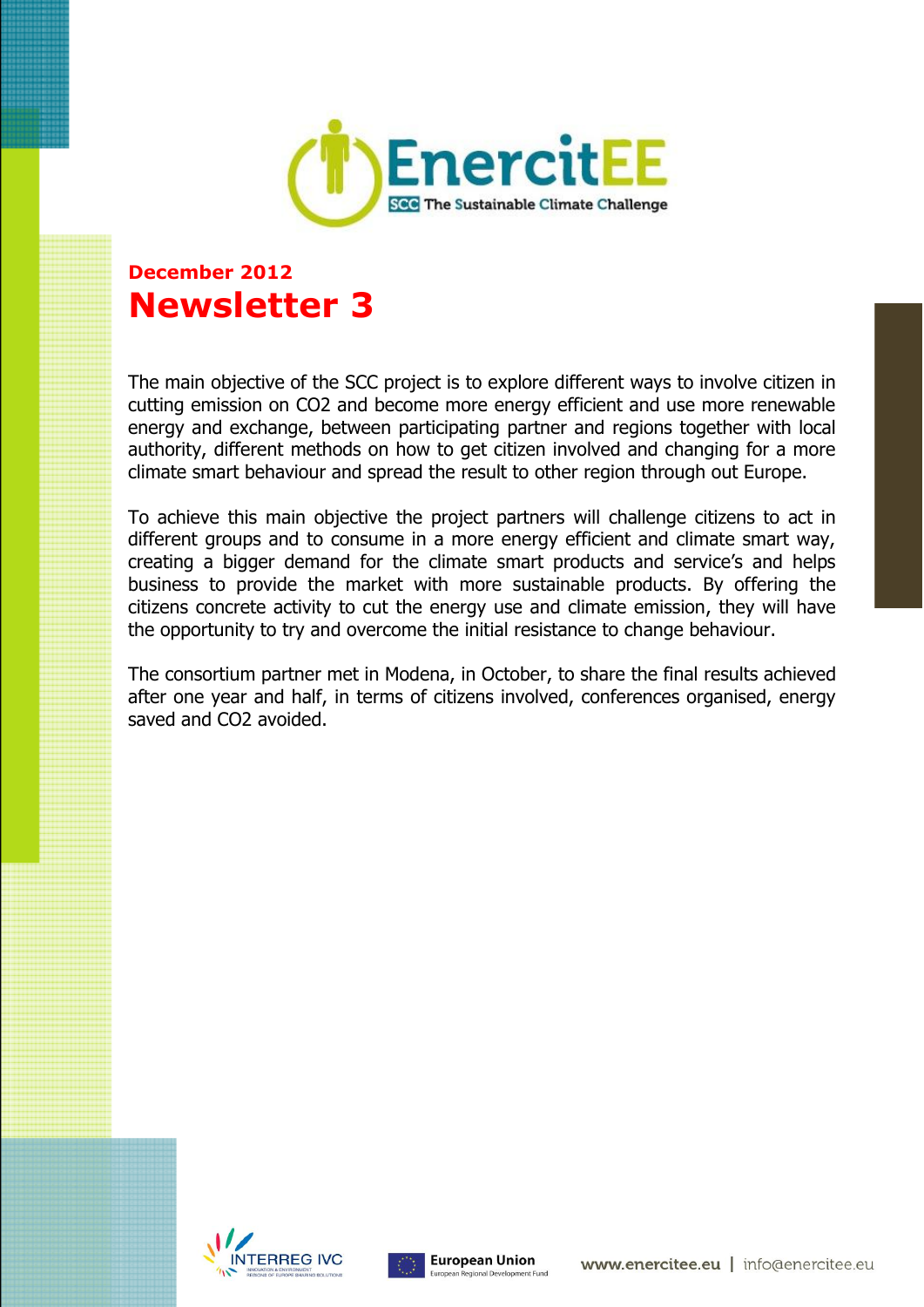#### **SCC PARTNERS**

#### **City of Växjö (co-ordinator), Smaland (Kalmar and Kronoberg)/Blekinge Region – Sweden**

The city of Växjö have work with The County Administrative Board and The Regional Council of Southern Småland to develop the challenge to different organizations and their employees with both EE and cutting CO2 emission. The head of our partners, county governor and executive chief have challenge eight working places during the project with 600 employees. 1/6 of them have taken part of the challenge and put in the numbers of electricity use and transportation on the special develop home page, "Klimatutmaningen". They have together manage to save electricity with 19 000 kWh for one month and save CO2 with 9500 kg CO2 for one month by choosing bicycle and public transport instead of car. The result of a survey with the participators in the challenge after 6 or 18 month later after ending the challenge shows that more than 40 % off the participators have change behaviours of the use of electricity and 32 % have change concerning transport to use the bike and public transport more. The project have also develop a "green card" with reduced prices of climate smart products and services like LED-globes, bicycle and bicycle equipment in involved cities to offer the challenge participants in the different working places. The project have also made an presentation at a big energy event in the region "Energitinget sydost" the 15 of Nov and presented our result in the project

#### **Results achieved during the whole project:**

During the project have been achieved the following results:

- Challenge 600 employees at 8 working places
- 92 of the employees used the web site "Klimatutmaningen" and put in the number of change behaviours, used electricity and transportation.
- They have together manage to save electricity with 19,000 kWh for one month and save CO2 with 9500 kg CO2 for one month by choosing bicycle and public transport instead of car.
- If you translate the figures to one year they have achieved 220 000 kWh per year and 90 000 kg CO2 per year if they continue the change behaviour.

See more on the web [www.vaxjo.se/klimatutmaningen](http://www.vaxjo.se/klimatutmaningen) .

*Contact person: Pär Wallin, Email:* [par.wallin@vaxjo.se](mailto:par.wallin@vaxjo.se)





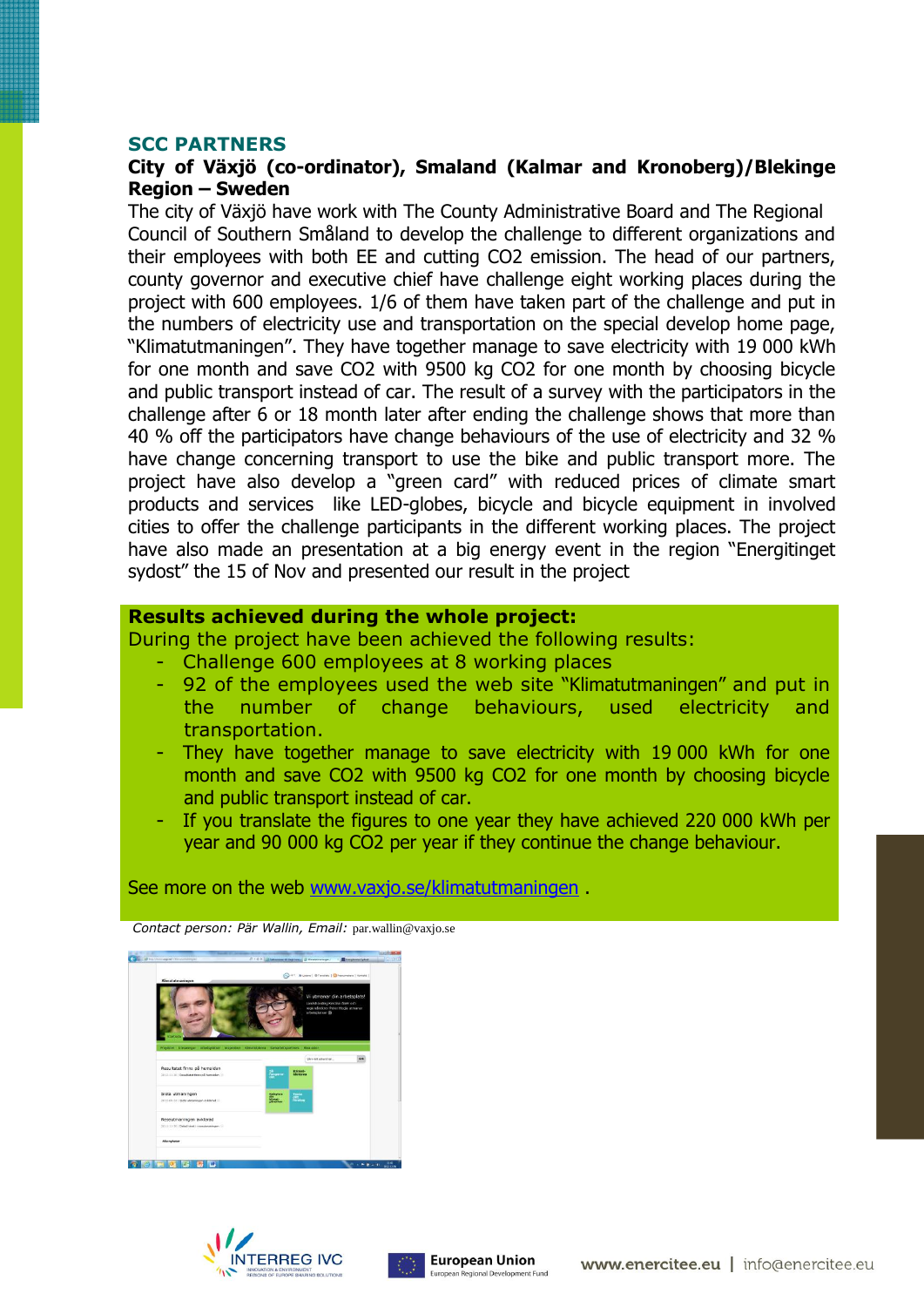## **Prioriterre, Haute-Savoie Region - France**

Prioriterre's objective within this project was to raise awareness among citizens about energy efficiency and change of consumption behaviour. We worked closely with local authorities to carry out ten participating workshops – and two final events. The exchange of expert knowledge allowed the participants to improve their quality of life. Different thematic were tackled during the workshops: mobility, eco consumption, waste, gardening, etc.

They were successful because people are looking for solution to have a better standard of living even if their incomes are lower and lower. Today, 13% of French population is also living under the poverty threshold, eco consumption and behaviour changes are concrete actions to be implemented to help in saving energy and money. The aim was to get people to reduce the greenhouse gases emissions in their daily life.

In order to have the citizens committed in acting to preserve energy and planet resources, just with simple behaviours, we first gathered them around the online tool « le climat entre nos mains » that helps in:

 -calculating the emissions of greenhouse gases for them to relate to the national average;

 - committing oneself to effective action to reduce them, categorized by difficulty level and in four areas: housing, mobility, and power consumption;

 -enjoying a real guide to get to the objectives: practical advice and useful addresses.

Besides, we created a "passport" in which these "everyday heroes" would note down the behaviour change they would apply and follow their consumption at the same time. To encourage people to participate, we offered incentive so that they would send us their passport once filled.

## **Results achieved during the whole project:**

10 workshops carried out and 2 final events;

\_ 540 participants in total;

\_ 112 households committed;

most common action taken: installing flow regulators to the kitchen and bathroom taps;

\_ most common behaviours changed: turn-off TVs, cook with the lid on, unplug chargers and transformers;

press releases, articles in local press, local website, programmes, newsletters.



*Contact person: Guénaëlle Carton, Email: [guenaelle.carton@prioriterre.org](mailto:guenaelle.carton@prioriterre.org)*



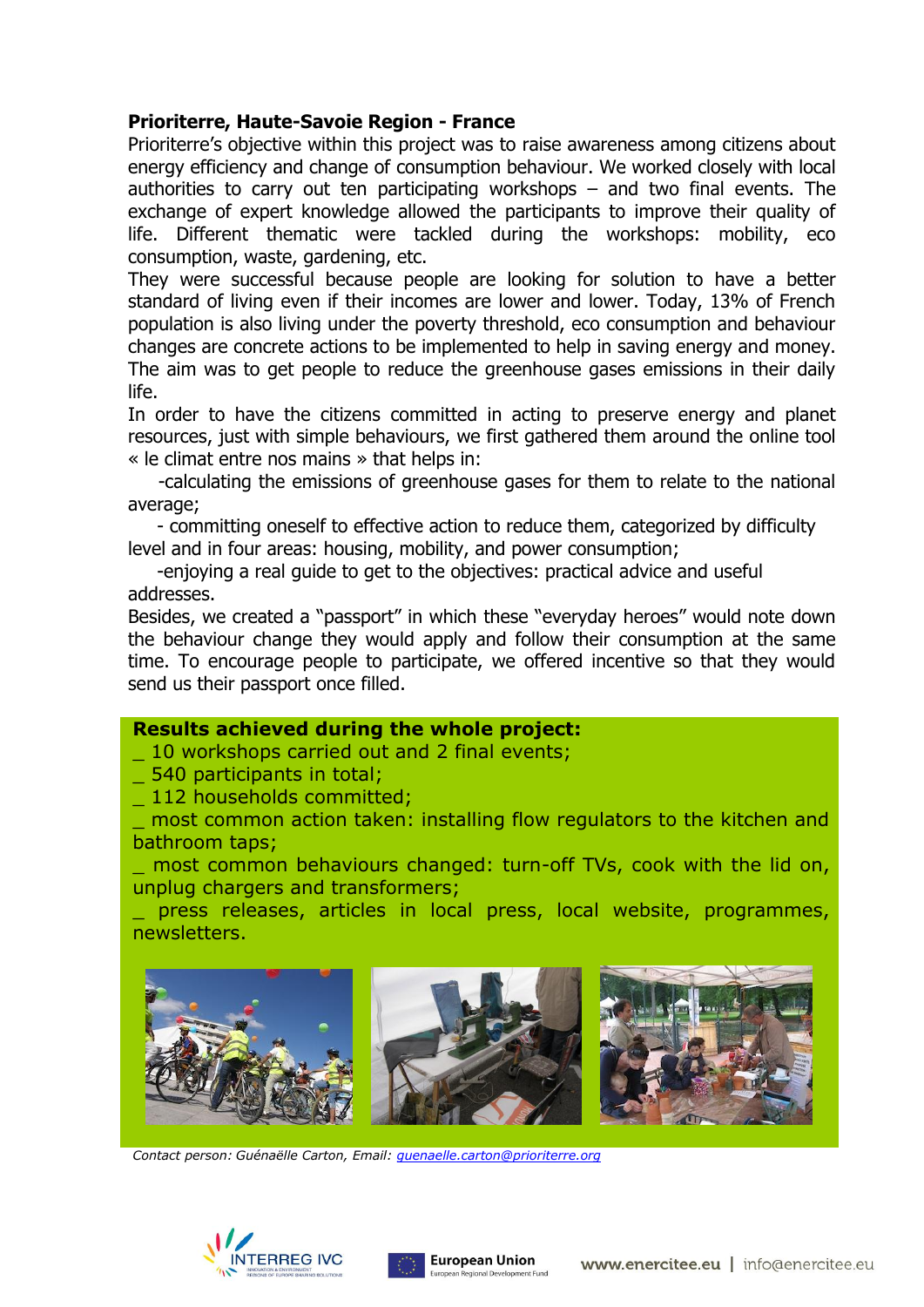## **Energy and Sustainable Development Agency of Modena (AESS) , Emilia-Romagna Region – Italy**

The Energy and Sustainable Development Agency of Modena (AESS) is supporting owners to improve their building EE through the creation of collective purchasing groups for buildings energy retrofitting.

The beneficiaries of the initiative are principally:

- Local authorities, which support the initiative and promote sustainable energy efficiency policies at local level;

- Companies and enterprises operating in the building energy efficiency sector which promote their products and services;

- Citizen organised in purchasing groups which achieve best rate EE and RES products and services for the building retrofitting and are advised about the opportunity to improve their building energy efficiency.

#### **Results achieved during the whole project:**

During the project have been achieved the following results:

- 13 local conferences/events on building energy retrofit, envelop optimisation, PV installation with in total 163 participants;

- 36 building energy audit for thermal insulation system and 3 owners that installed thermal insulation system;

- 14 building energy audit for a PV installation and 2 PV plant installed;

- Local web site, flyers, newsletters, press on newspapers and articles produced.

kWh saved from buildings envelop optimisation: 88.259 kWh/y CO2 reduced from buildings envelop optimisation: 17,8 t CO2/y kWh saved from photovoltaic plants installation: 6.608 kWh/y CO2 reduced from photovoltaic plants installation: 3,2 t CO2/y Total kWh saved: 94.867 kWh/y Total CO2 reduced: 21 t CO2/y

In November, two seminars have been organised, in the fist one the citizens that realised interventions have been awarded, while in the second one the project has been presented to the managers of bloks of flats.



*Contact person: Claudia Carani, Email:* [ccarani@aess-modena.it](mailto:ccarani@aess-modena.it)



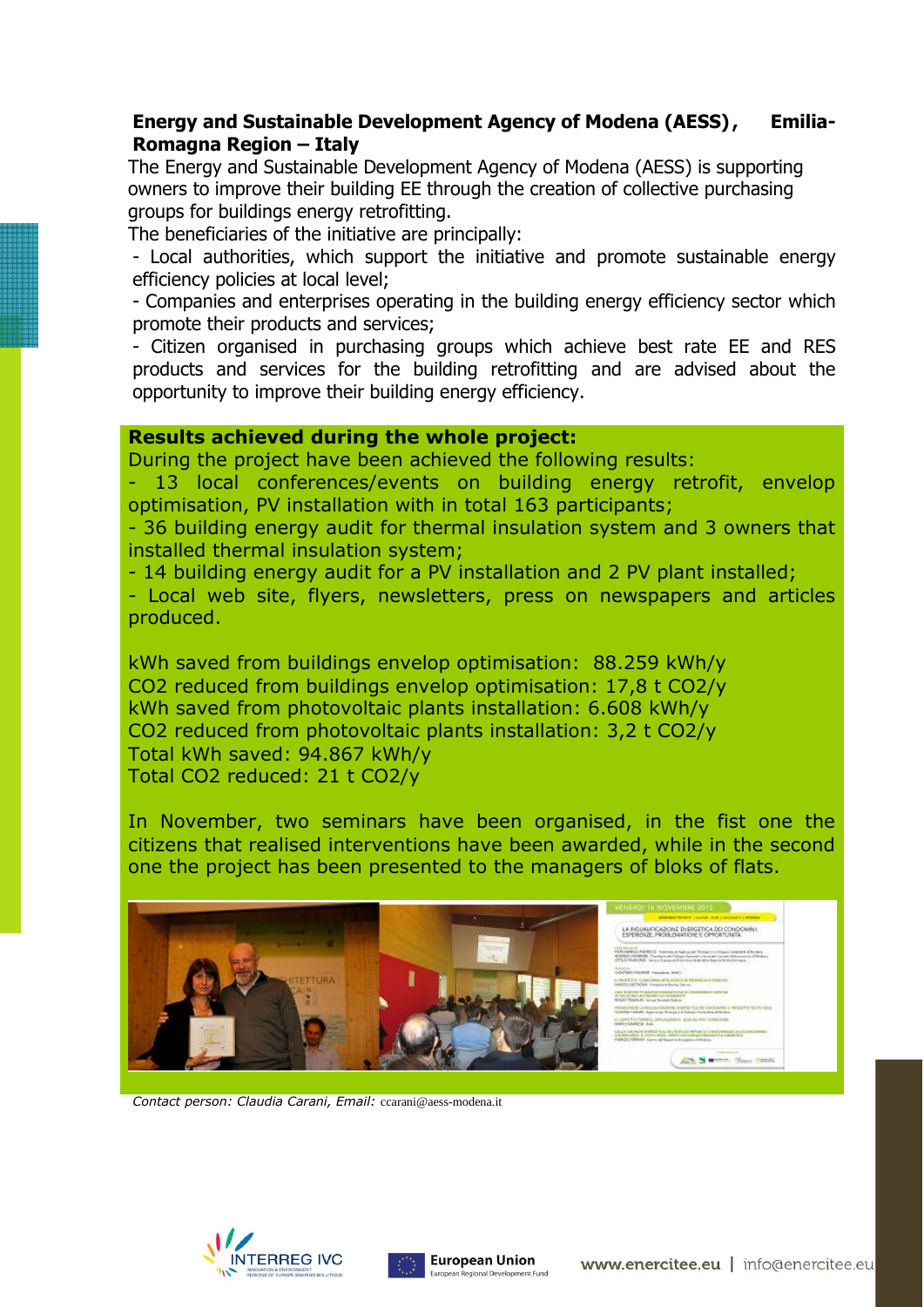## **City of Meerane , Saxony – Germany**

Meerane aimed for showing through the project that it is possible by direct information and Help by workshops combined with groupdynamics to influence the involved families positively and come to an energy efficient behavior and to solve electricity.

We worked close together with the schools to give all the  $7<sup>th</sup>$  grades the chance to take place in the competition.

So we carried out 4 workshops in each of the 14 classes through the whole time all around the topics of energy efficient behavior at home and sustainability.

Within the workshops – hold by an expert (Energy counselor) – the involved students got the chance to improve their knowledge and to transpose it directly at home.

They improved the energy efficiency of their families and reduced their electricity use and CO2 emission without huge investments.

Through the workshops we developed together with the students the 2 actiondays. We already reported about the first actionday "By feet into town".

The 2<sup>nd</sup> one "renewables" includes experiments all around the topic of renewable energy.

Here, the students worked in groups together on various experiments on the energy sources (wind, solar, water and biomass) and presented their results at the end of the actionday to the other groups.

The 2<sup>nd</sup> aim was to draw the attention of the students on the point, that each behavior in everyday life e.g. eating, shopping or wearing clothes needs energy and so also produces CO2 emission.

The students got different expedients for using at home:

- 1. A table to write in the weekly number of the electricity meter and to get the weekly usage of electricity.
- 2. Working sheets from the workshops with tips for a energy saving behavior at home
- 3. Personal contacts, they could call or ask them via emails when they had questions

## **Results achieved during the whole project:**

- 4 schools in the project with 15 classes and more than 300 students in the challenges
- More than 900 directly and indirect involved persons / family members
- 3 presentations of the project  $2$  in Dresden and 1 in Wietow (solarcity)
- >3000 kWh electricity (Energy) saved in 8 weeks

The challenge is included in the package of measures oft he climate protection concept of our city and will go on after SCC is finished